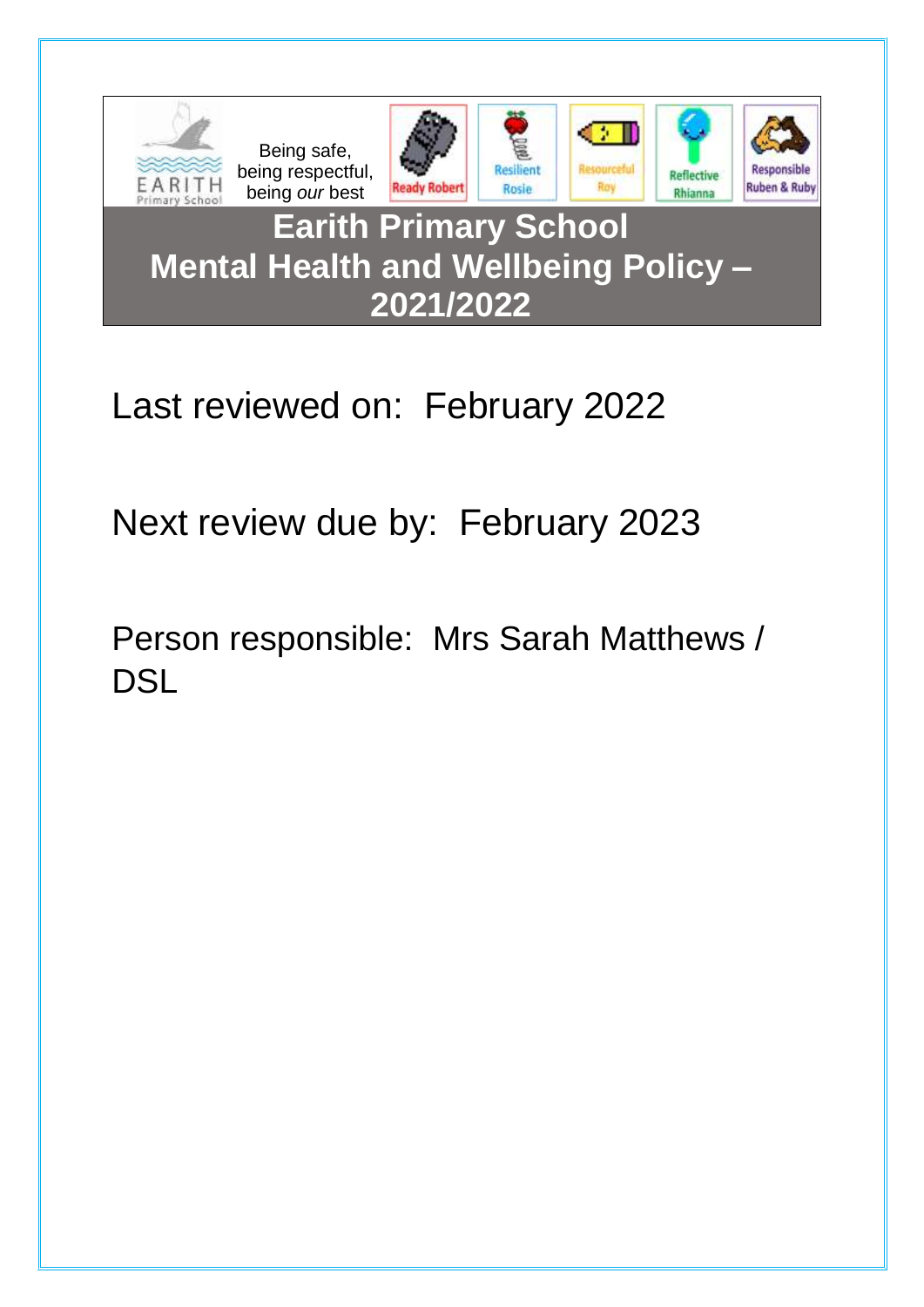# **Policy statement**

At Earith Primary School, we are committed to supporting the emotional health and wellbeing of our pupils and staff.

We have a supportive and caring ethos and our approach is respectful and kind, where each individual and contribution is valued.

At our school, we know that everyone experiences life challenges that can make us vulnerable and at times, anyone may need additional emotional support. We take the view that positive mental health is everybody's business and that we all have a role to play.

#### **At our school we:**

- Help children to understand their emotions and feelings.
- Help children feel comfortable sharing any concerns or worries.
- Help children socially to form and maintain relationships.
- Promote self-esteem and ensure children know that they count.
- Encourage children to be confident.
- Help children to develop emotional resilience and to manage setbacks.

#### **We promote a mentally healthy environment through:**

- Promoting our school values, the 5 Rs, and encouraging a sense of belonging.
- Promoting pupil voice and opportunities to participate in decision-making.
- Celebrating achievements.
- Provide opportunities to develop a sense of worth through taking responsibility for themselves and others.
- Provide opportunities to reflect
- Access to appropriate support that meets their needs.

## **We pursue our aims through:**

- Universal, whole school approaches.
- Bespoke support for pupils requiring more targeted support.

#### **Scope**

This policy should be read in conjunction with our SEND policy in cases where pupils mental health needs overlap with these. This policy should also be read in conjunction with policies for Behaviour, Anti-bullying and PSHE policies. It also sits alongside our Child Protection Policy and Keeping Children Safe in Education 2021.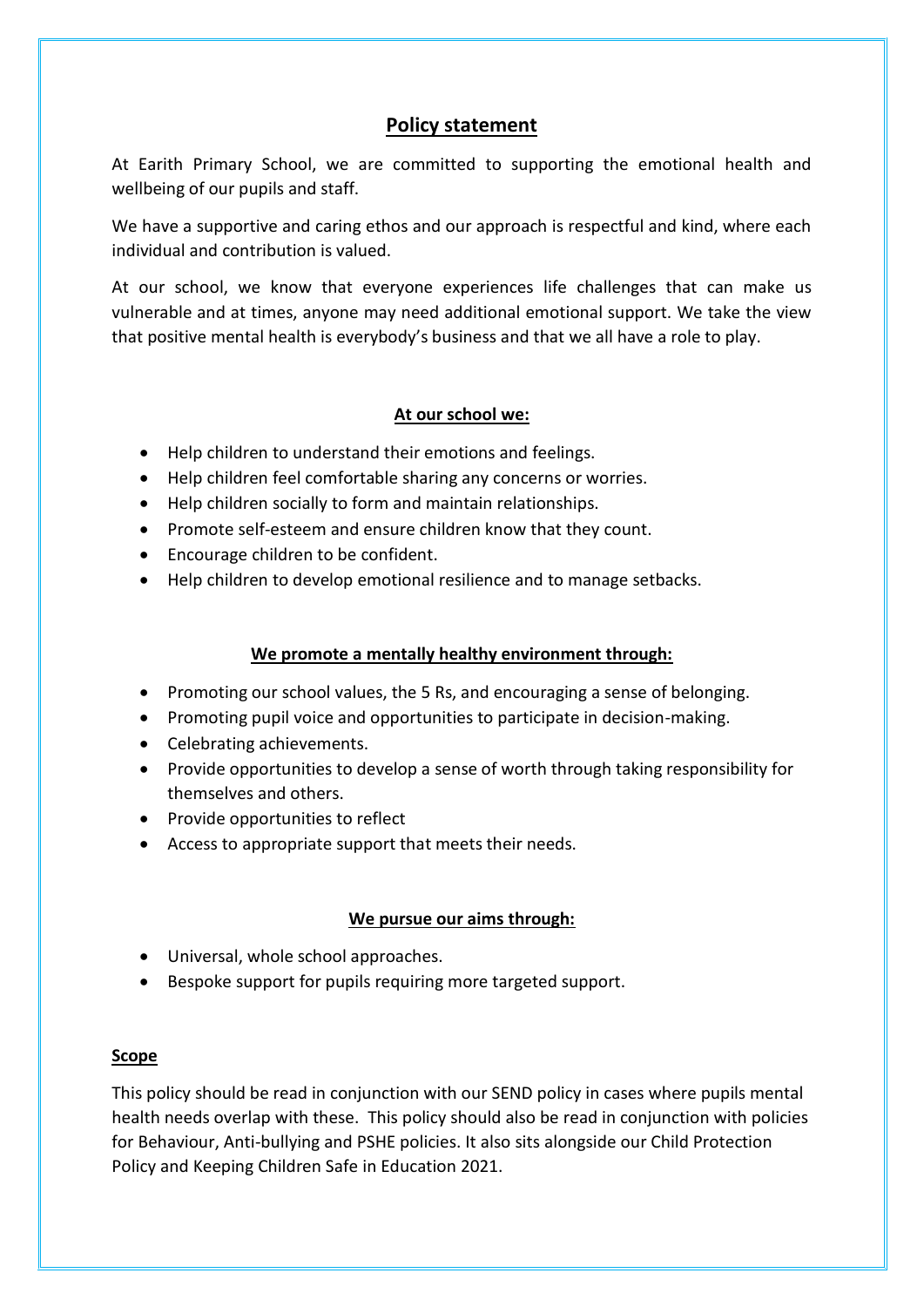## **Lead Members of Staff**

Whilst all staff have a responsibility to promote the mental health of students, staff with a specific, relevant remit include:

- Sarah Matthews Designated Safeguarding Lead, Mental Health and Wellbeing Lead, PSHE Lead.
- Tom Abbs Headteacher, Deputy Safeguarding Lead.
- Jill Nichols Deputy Safeguarding Lead.

## **Teaching about Mental Health**

The skills, knowledge and understanding needed by our students to keep themselves mentally healthy and safe are included as part of our developmental PSHE curriculum.

The specific content of lessons is set out in our PHSE long term curriculum. In addition, content will also be determined by the specific needs of the cohort we're teaching.

## **Targeted support**

The school will offer support through targeted approaches for individual pupils or groups of pupils which may include:

- Circle time within classes.
- Targeted use of Pixl Mental Health and Wellbeing Resources.
- Managing feelings resources such as 'Time to Talk Boxes'.
- Use of 'Zones of Regulation' support for identified children.
- Therapeutic activities including Lego, sensory circuits and other mindfulness techniques.

The school will make use of resources to assess and track wellbeing as appropriate including:

- Pupil feedback and discussions through PHSE lessons.
- Pupil voice discussions with mental health lead.
- Use of SDQs where necessary.

## **Signposting**

We will ensure that staff, pupils and parents are aware of what support is available within our school and how to access further support.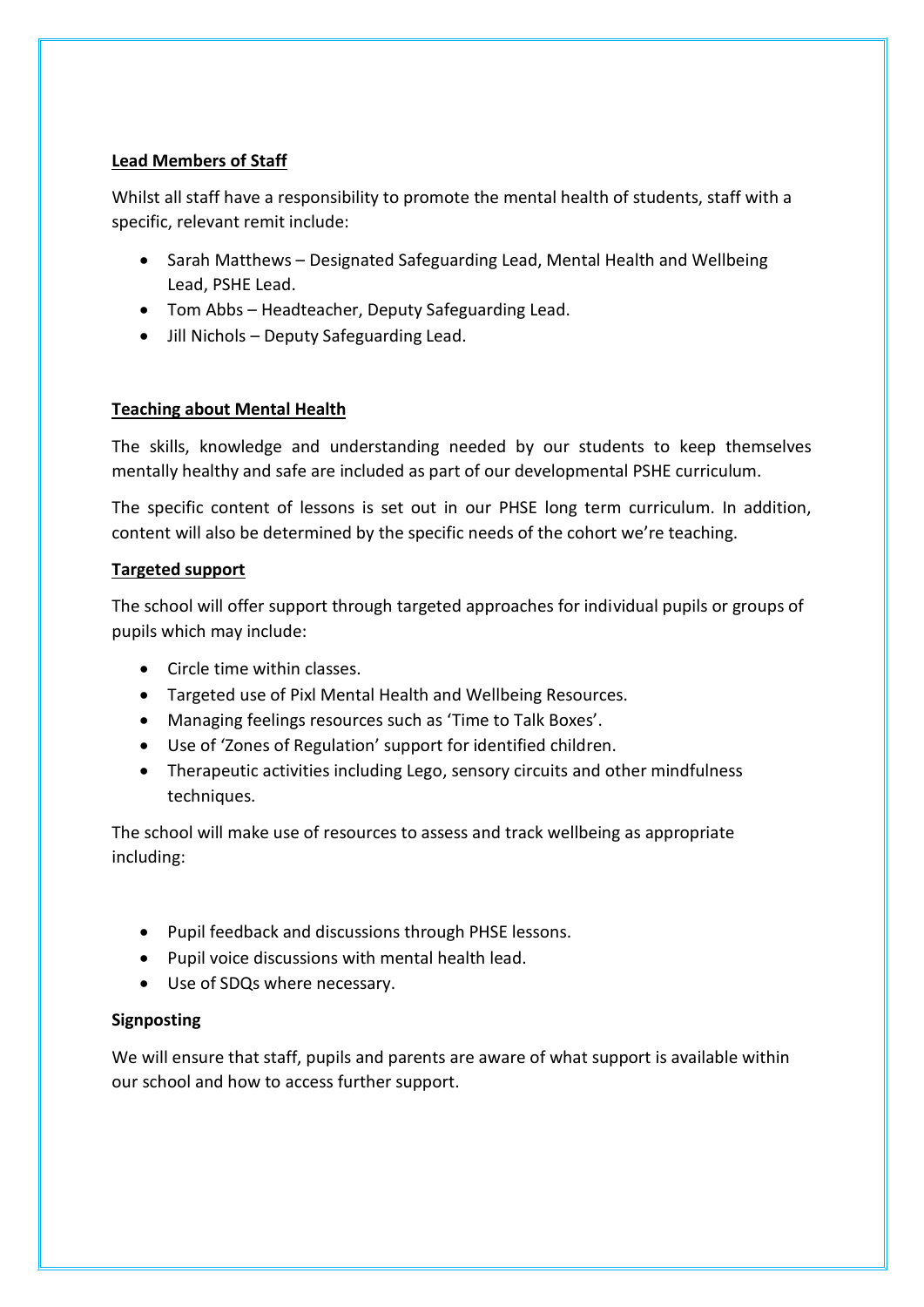#### **Identifying needs and warning signs**

- Attendance
- Punctuality
- Relationships
- Approach to learning
- Physical indicators
- Negative behaviour patterns
- Family circumstances
- Recent bereavement
- Health indicators

School staff may also become aware of warning signs which indicate a student is experiencing mental health or emotional wellbeing issues. These warning signs should always be taken seriously and staff observing any of these warning signs should communicate their concerns with the Designated Safeguarding Lead or the Deputy Safeguarding Leads.

#### **Possible warning signs include:**

- Changes in eating or sleeping habits.
- Becoming socially withdrawn.
- Changes in activity and mood.
- Talking or joking about self-harm or suicide.
- Expressing feelings of failure, uselessness or loss of hope.
- Repeated physical pain or nausea with no evident cause.
- An increase in lateness or absenteeism.

## **Working with parents**

In order to support parents we will:

- Highlight sources of information and support about mental health and emotional wellbeing on our school website.
- Ensure that all parents are aware of who to talk to if they have concerns about their child.
- Make our emotional wellbeing and mental health policy easily accessible to parents.
- Share ideas about how parents can support positive mental health in their children.
- Keep parents informed about the mental health topics their children are learning about in PSHE.

## **Working with other agencies and partners**

As part of our targeted provision the school will work with other agencies to support children's emotional health and wellbeing including:

- Educational psychology services.
- CAMHS (child and adolescent mental health service).